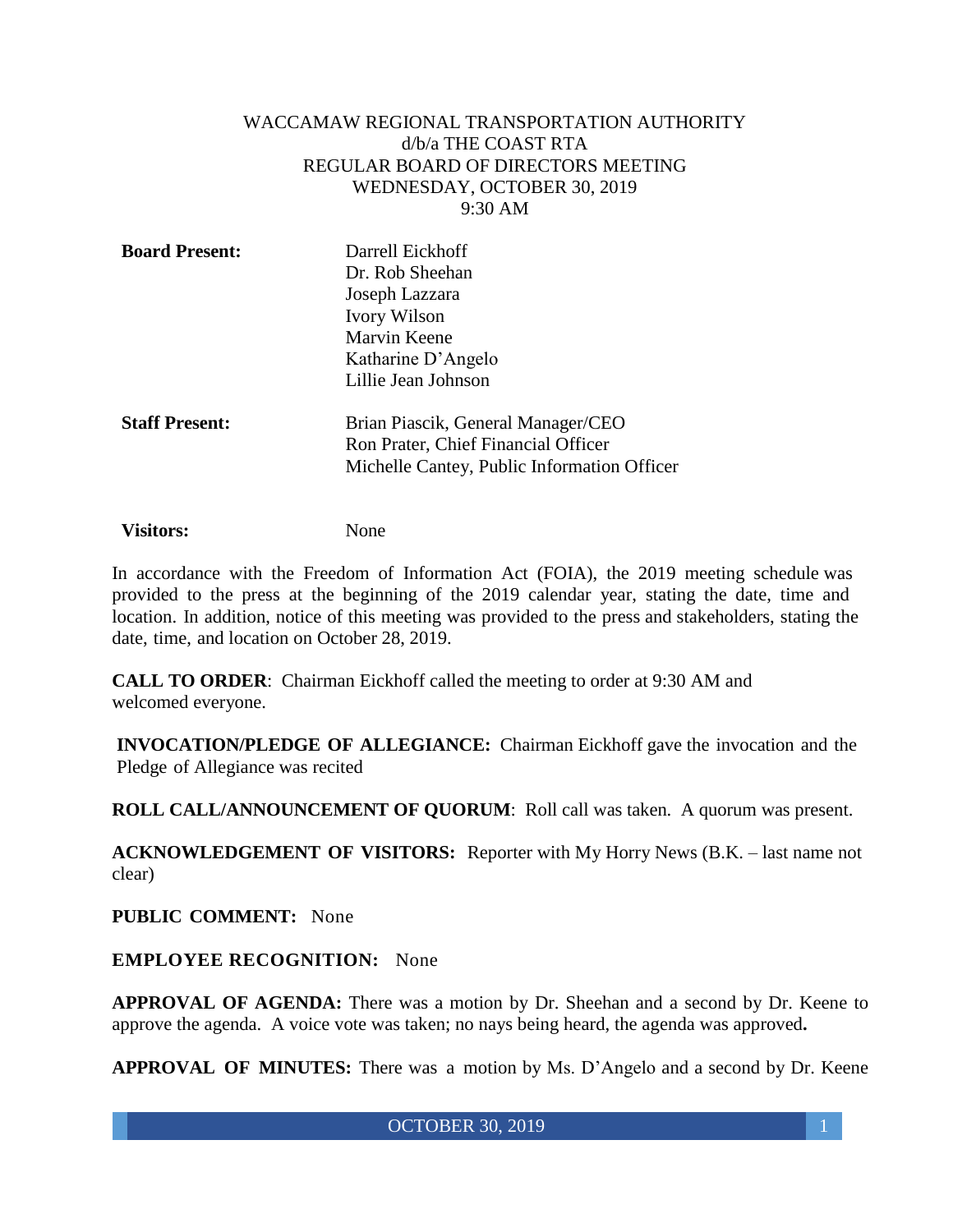to approve the minutes from the August board meeting. A voice vote was taken; no nays being heard, the minutes were approved.

### **COMMITTEE REPORTS**

**FINANCE COMMITTEE:** Mr. Piascik reported that we finished the year in pretty good shape. Maintenance had a rough year in that we budgeted for three (3) engines but replaced five (5) engines. We finished about \$32,000 light due to the two (2) hurricanes (\$20,000) and the other \$12,000 being fare box liability. We are doing a better job with the repairs and keeping the fare boxes operating. We revamped all of the procedures on fare boxes and have improved. Based on our adjusted budget, we're only \$3,000 over, which is only **.1%** of our adjusted budget. We do have a Pension accrual, actually we missed one payment on one payroll and overpaid another payment twice over a three-year (3) period. We have shored up the procedures so that will not happen again. So, the number is actually closer to \$10,000 under budget as a result of that and will be fixed in the audit. Dr. Sheehan asked if Mr. Piascik anticipates anything else unexpected to effect at .1%. Mr. Piascik said that he does not anticipate anything that would effect it negatively. Mr. Prater added that the amount is probably closer to \$15,000 and it depends on what period the auditor wants the allocation to be entered. Mr. Prater shared that he is not aware of anything else out there that would have a negative effect. On the Balance Sheet, the CNB (Conway National Bank) short-term loan, that \$90,000 is based on \$7,500 monthly payment, which is our current payment. We have been paying a lot higher than that. In the long-term, we're at \$127,500. As of the end of the year, we're at \$217,500. In November, the payment will increase to \$10,000 per month; putting us on track to have the note paid off by the end of the fiscal year. Mr. Piascik reported that Mr. Benson has retired from CNB and he has met with the new CNB President. There is a balloon payment in December that we are not going to be able to do. He said that the way we're paying it down, that will not be a problem at all. There will be a resolution in the December  $11<sup>th</sup>$  meeting asking for board approval for paying the remainder of the loan. Ms. D'Angelo asked about the Cash Reserve Certificate of Deposit, 0.00? Mr. Piascik explained that was when we were putting money into a CD to build a cash reserve. We haven't been able to do that for a while now. We have been exploring other systems' methods for investment, so we may be coming to the board with a policy statement that helps govern this. Mr. Prater shared that we have not made the Vacation Accrual adjustment yet (for the audit); it's typically a nonreimbursable adjustment and that will impact the bottom line, as well.

**SERVICE/PAC COMMITTEE:** Ms. Johnson began by sharing that representatives from AECOM attended the meeting and gave a slide presentation regarding the bus stop signs. They shared maps of our system where the signs have been placed. They will begin Route 16 soon and it will take them approximately 120 days, start to finish. Mr. Piascik has a public meeting at the chamber office in North Myrtle Beach on November 18<sup>th</sup>, to talk about transit needs in the area. He will check with Mike Mahanny on the possibility of meeting with city council to do sort of a Coast RTA roadshow. Mr. Piascik would like to hear the board members' thoughts on the database. Each sign becomes our responsibility to repair them when one goes down. We've already had to repair three (3) go down and he's not really sure about the process for them in regards to the budget. The database is paramount to keeping track of everything and supporting the app. After conversations with Ride Systems about getting some of that information, such as the pictures, on the app so when you click on the sign, you get the link to the picture that gives some context on where they're getting on the bus. That's important as we move to a non-flag stop system. Repairs to the signs will come out of the Facility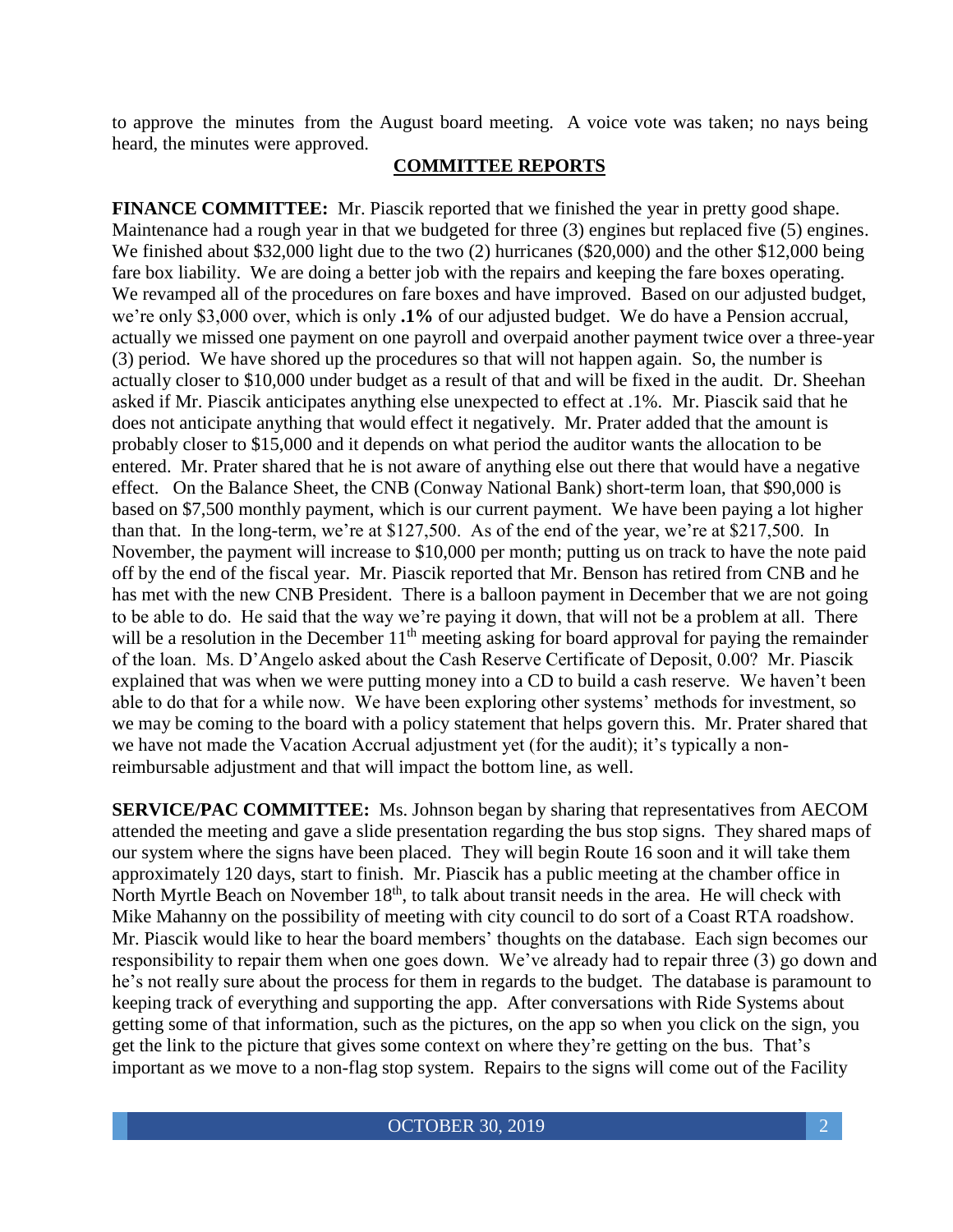Maintenance budget. The database is also critical for customer service when someone calls in and says they're at stop number whatever, the CSR can click on that stop sign number and see exactly where they are. He has a meeting with customer service later in the day to discuss how to handle complaints and develop and implement a procedure when a customer wants to ask for a stop to be moved, eliminated, or added. The Safety Committee has been resurrected and they review accidents, among other issues, and should a sign need to be moved due to a safety concern, this committee will handle that. We're still in implementation mode and it will take some time.

Mr. Eickhoff related that he had asked about the bus system at the airport and the person at the Myrtle Beach Chamber booth gave him the correct Route 7 information. He added that he was very impressed with that.

Mr. Piascik shared that he had met with Mayor Brenda Bethune and had a good conversation with her. He let her know that we could possibly do a street car as part of the redevelopment. She is aware that there is no Myrtle Beach representative on our board at this time.

Mr. Wilson commented about buses using International Drive. Mr. Piascik said that we use it to cut down on deadhead.

**GENERAL MANAGER'S REPORT:** Mr. Piascik shared that we received four (4) quality proposals from the RFQ for the facility development program. All of our due-diligence paid off. Our selection committee will meet Friday. We will be interviewing the perspective groups and scoring each of them. We will share the scoring of each with the board and why we make the selection that we make.

There was a meeting last week with the county, who has received some FEMA money to do a "resiliency plan". Attendees included utilities, SCDOT, county planners and engineers, first responders, and Coast RTA. Mostly, it was how to deal with flooding. The county had better predictive models for where the water was going to go than DNR (Department of Natural Resources). We discussed the planning phase should Highway 378 gone under.

Our Thanksgiving pot-luck lunch is November  $21<sup>st</sup>$ , 11:00 AM  $- 2:00$  PM Our Holiday Party is December 18<sup>th</sup> with lunch being catered.

Mr. Piascik shared that he wants to talk with Ride Systems regarding the stop enunciation portion of the system. He sent them a message stating that he wants our passengers to be able to tap on a stop and have a picture come up. He received a message back saying that their engineering department is not prepared to do that at this time, but will put it on our wish list. Mr. Piascik let them know that this is our app, it has our logo on it, and you will not talk to me this way. Secondly, your engineering department is not going to tell me what I can or cannot do. I have asked to speak with their CEO, who was heavily involved in our implementation. It was about ten days before I was finally able to speak with him, and they had come up with a work-around when our folks can see a picture of it. It'll be a link. They have now merged with Double Map and they were then bought by Ford Mobility and brought in Trans Lo. They are in the process of melding all of their products. It was a great conversation with the CEO. Then we talked about enunciation system. It was never geo fenced